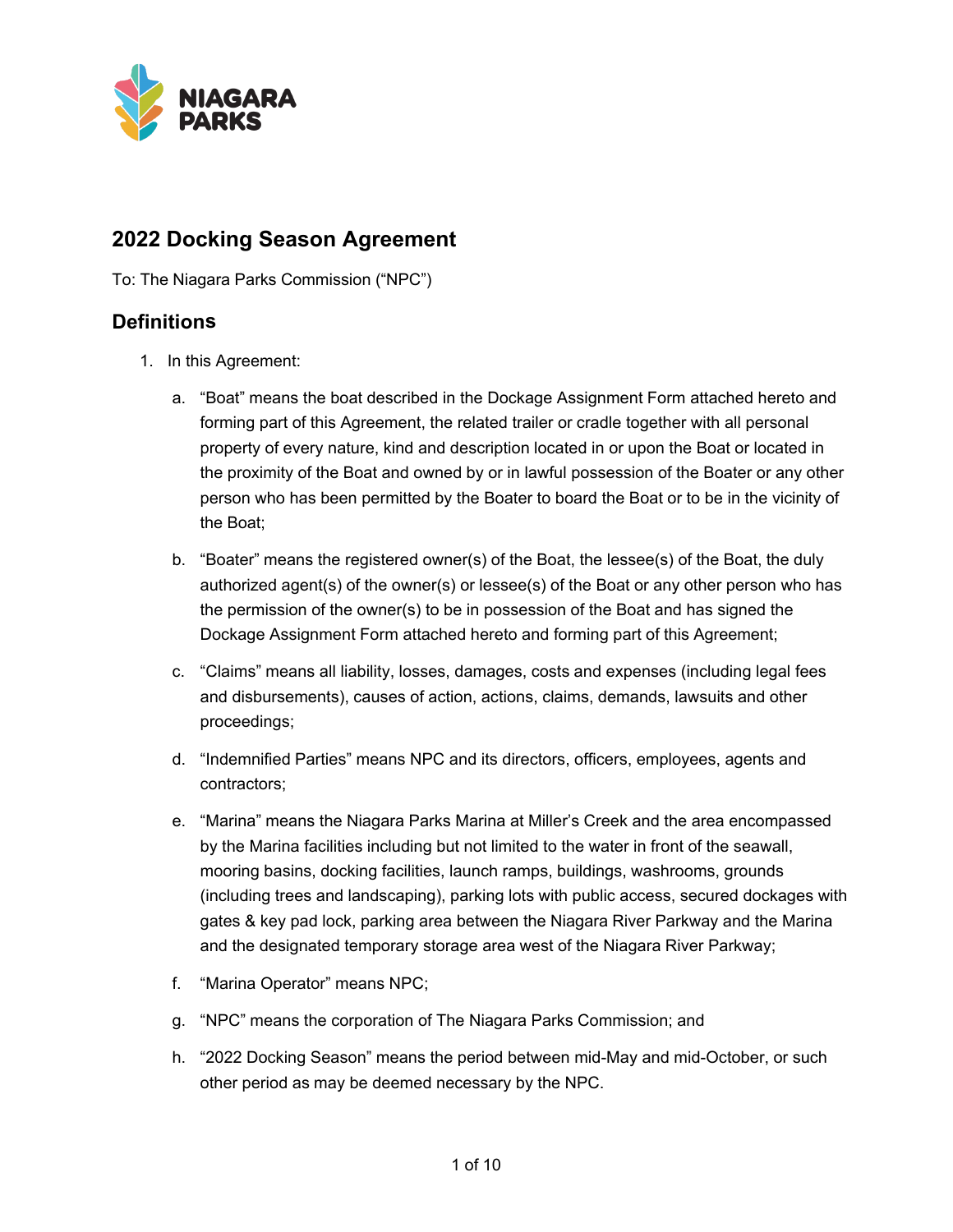

## **Slip Licence**

- 2. Subject to the terms of this Agreement, NPC hereby agrees to provide the Boater with a slip for the Boat at the Marina, as assigned by the Marina Operator, for the 2022 Docking Season. The Marina Operator will issue a sticker to the Boater to be placed on the Boat where visible by the Marina Operator, Niagara Parks Police and Customs and Border Security which shall easily identify the Boat as approved and licensed by the Marina Operator. Removal of the sticker shall only take place at the end of the 2022 Docking Season.
- 3. The rights conferred hereunder to the Boater do not constitute an interest in land and shall only be construed as a bare licence which is strictly personal in nature. The Boater shall not assign any rights conferred hereunder and shall not sub-licence the slip or any part thereof to any other person.
- 4. In exercising its rights hereunder, the Boater shall comply with this Agreement, all applicable laws (including the Niagara Parks Act (Ontario) and all regulations thereunder) and the rules and regulations posted from time to time in the Marina by the Marina Operator.
- 5. The Boater shall not moor or cause or allow to be moored at the slip any boat or vessel other than the Boat and shall not transfer the Boat to another slip in the Marina without the prior written approval of the Marina Operator.

# **Terms and Conditions**

- 6. The Boater represents and warrants that the Boat: (i) is a pleasure craft, registered, identified and equipped in accordance with Canadian shipping laws and all other laws in effect in the Province of Ontario; and (ii) is in good mechanical and cosmetic condition, with fully operating engines. The Boater agrees to operate the Boat under its own power in the Marina in accordance with safe boating principles and practices.
- 7. The Boater agrees to properly secure the Boat in its berth in a manner acceptable to the Marina Operator, and if it fails to do so, then the Marina Operator may, but shall not be obligated to, secure the Boat and charge a fee for doing so. It is the sole responsibility of the Boater to ensure that its mooring lines are in good condition and used in sufficient quantity to secure the Boat under all conditions. The Marina Operator shall not be responsible for the inspection of mooring lines on Boats moored at the Marina. The Indemnified Parties shall not be liable for any damage caused by the failure of a mooring line.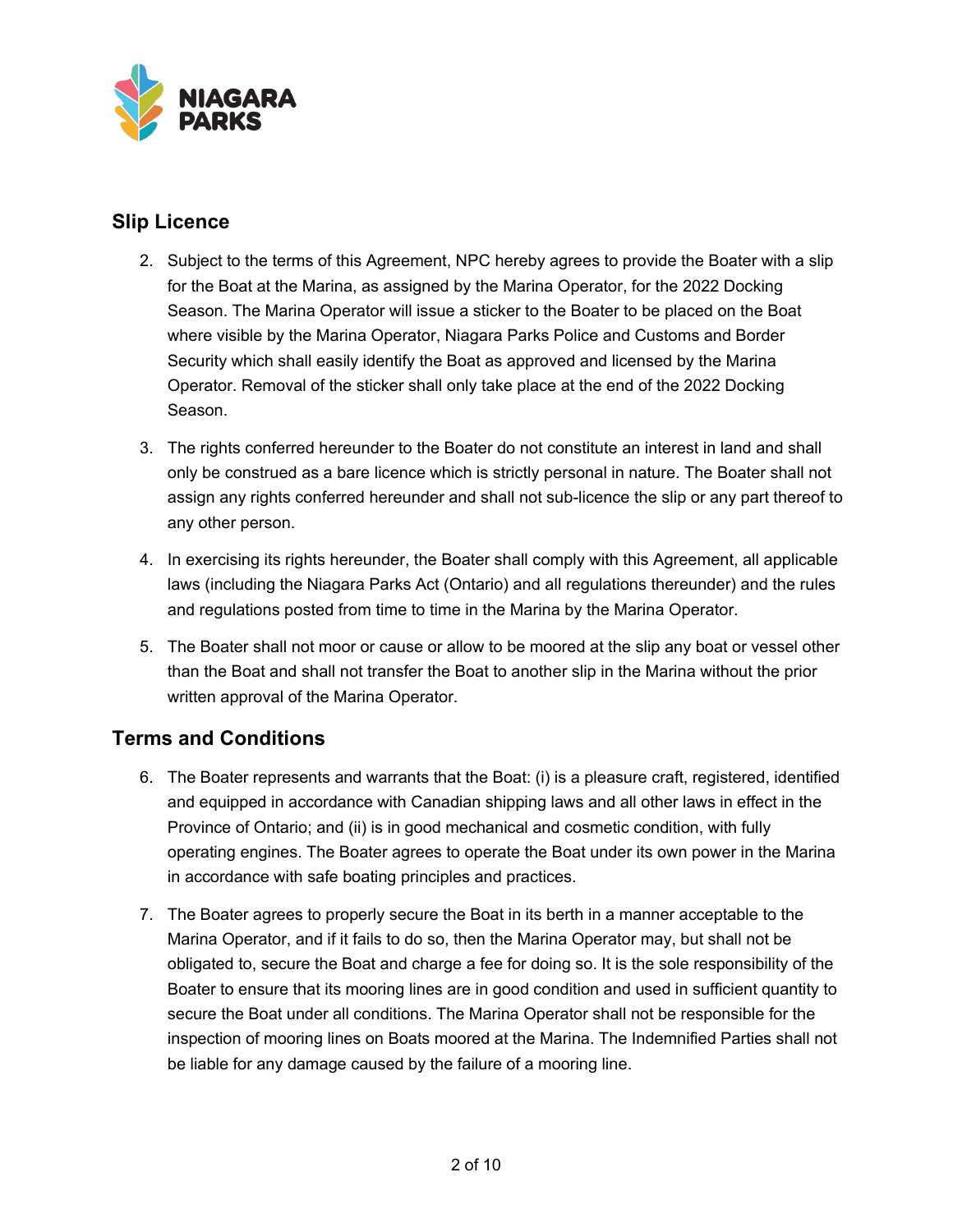

- 8. The Boater agrees that, on entering the Marina, the Boat shall be placed where directed by the Marina Operator. **Boaters shall not switch slips without the prior permission of the Marina Operator.** The Boater acknowledges the Marina Operator's right to reassign the Boat to a different slip from time to time during the 2022 Docking Season.
- 9. The Boater agrees to notify the Marina Operator when leaving the Marina for a period of time in excess of 24 hours. The Marina Operator reserves the right to rent that Boater's slip to another boater during the Boater's absence, and all revenue earned therefrom shall be the property of the Marina Operator.
- 10. The Boater agrees not to engage at any business activity, whether revenue generating or not, in connection with the Boat including, but not limited to, rental, time-share, hotel, tours and/or the boat brokerage business in or around the Marina or any other NPC location, and that the address of the Marina shall not be used for any business purpose.
- 11. The Boater agrees that the painting, scraping, repairing and changing of oil of its Boat at the Marina is strictly prohibited. The extent of Boat repairs and maintenance permitted at the Marina shall be in the sole discretion of the Marina Operator.
- 12. The Boater shall not introduce onto the Marina any toxic or hazardous substance, including boat cleaner or anti-freeze used for winterizing a Boat, or any substance which if it were to remain on or escape onto the Marina, would contaminate the Marina or any other property in which it came in contact. The Boater shall immediately notify the Marina Operator of any toxic or hazardous substance spillage or damage caused to the Marina and shall remedy any such damage to the satisfaction of the Marina Operator, at the Boater's sole cost and expense.
- 13. The Boater agrees that the dockage gates shall be locked at all times and that only Boaters shall obtain a lock combination or pass code from the Marina Operator for their use during the 2022 Docking Season. The Boater acknowledges that the pass code issued by the Marina Operator is for their sole use only and shall not be provided to any other parties, failing which the Marina Operator shall terminate this Agreement without further notice.
- 14. The Marina Operator reserves the right to modify the issued pass code at its sole discretion at any time or times throughout the 2022 Docking Season for security purposes. The Marina Operator agrees to notify the Boater of the modified pass code within 24 hours.
- 15. The Boater acknowledges that the washrooms are available to the public during the Marina operating hours. After hours, the washrooms will be locked and unavailable to the public, however, Boaters will be provided access to the washrooms for their personal use. The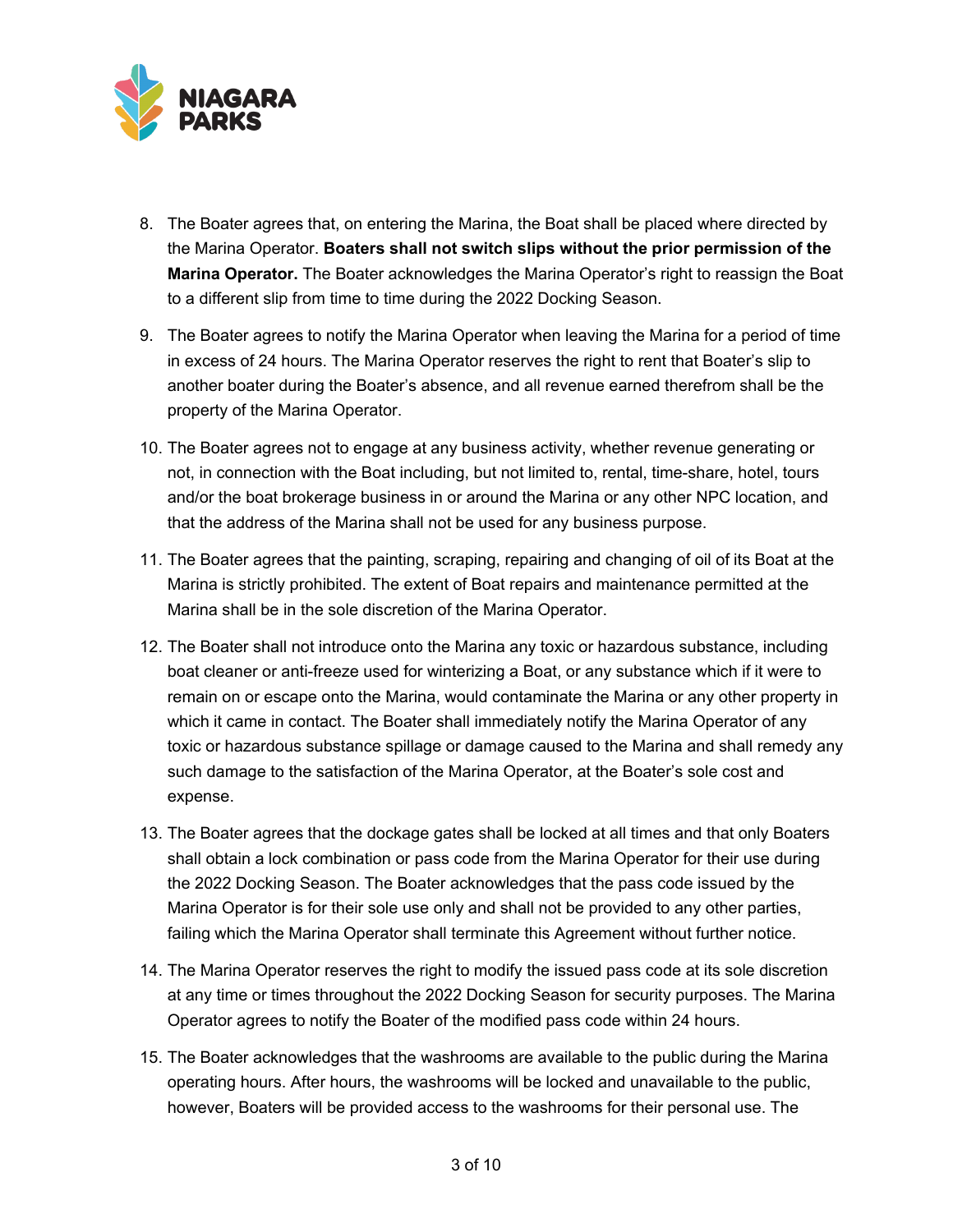

Indemnified Parties are not responsible for any items left in the shower or general washroom area or for any lost or stolen items.

- 16. The Boater acknowledges that the Marina does not provide on-site supervision, monitoring cameras or other security equipment for the Boat in the Marina, nor does it supervise, regulate or control, or attempt to supervise, regulate or control, the movement of any person(s) (including other Boaters), or the movement, management or control of any boat(s) in the Marina, whether in proximity to the Boat, regardless of whether any such person(s) has entered into a dockage agreement with the Marina.
- 17. The Boater shall not store equipment, supplies, accessories, debris or other materials at the Marina, and shall not permanently affix to the docks, or to any other Marina property, any carpets, lines, restrainers, fixtures or cleats securing equipment or paint or deface Marina property in any manner, without the prior approval of the Marina Operator, which may be withheld in its sole discretion.
- 18. The Boater agrees to keep noise to a minimum at all times and to exercise reasonable discretion in the operation of generators, engines, radios, and other equipment, to avoid causing a nuisance to others.
- 19. The Boater shall not cause or permit any garbage to be thrown overboard or otherwise discarded at the Marina and shall ensure that all garbage is properly disposed of in the bins supplied for that purpose. The Boater shall not cause or permit any oil, flammable liquids or other liquids to be discharged in the Marina.
- 20. The Boater agrees that only Marina Operator installed barbeques may be used at the Marina and that no personal barbeques or open fires shall be permitted on the Boat, docks, boardwalk or otherwise at the Marina. This prohibition does not extend to propane cook tops or other galley equipment installed by the boat manufacturer or a professional technician on the Boat itself.
- 21. The Boater shall not cause or permit toilets or holding tanks to be discharged in the Marina except at approved pump out stations.
- 22. The Boater agrees that all power and auxiliary powered vessels shall be operating with such power when leaving and entering the Marina and that no boat shall exceed the speed of 5 mph in the Marina, including approach channels
- 23. The Boater agrees that all fishing, swimming, diving, and water-skiing are strictly prohibited in Marina waters.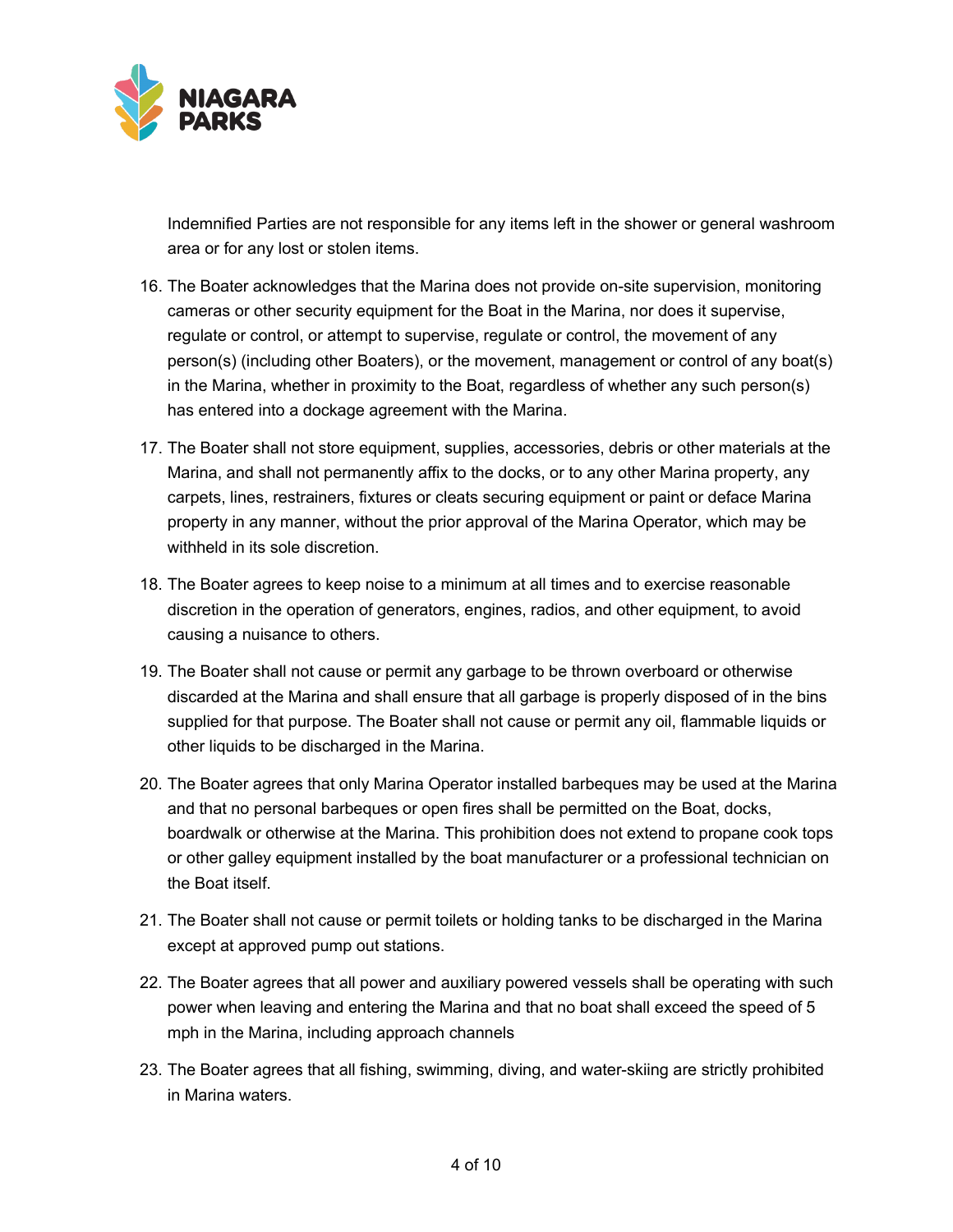

- 24. The Boater shall not cause or permit laundry to be hung out on docks, piers or otherwise in the Marina and shall not leave personal items (such as chairs, dock boxes and coolers) on the docks without the prior written approval of the Marina Operator. All personal items left at the Marina at the end of the 2022 Docking Season shall be disposed of by the Marina Operator and all costs associated with such disposal may be charged to the Boater at the Marina Operator's discretion. The Indemnified Parties shall not be responsible in any way for any damage to any such personal items left at the Marina.
- 25. The Boater agrees that all young children in its charge shall be accompanied by adults at all times and shall wear life jackets in or near the water.
- 26. The Boater agrees that domestic household pets are permitted at the Marina if they are secured on a leash and supervised by the Boater at all times. No other pets are permitted at the Marina. The Boater shall properly remove and dispose of all pet waste, failing which the Marina Operator reserves the right to require the Boater to remove the pet from the Marina. The Boater shall be solely responsible for all damage and liability howsoever caused by the pet.
- 27. The Boater agrees to notify the Marina Operator at least five (5) Business Days in advance of the proposed dates and times of any proposed work to be undertaken and performed by any outside contractors. All contractors are to be approved in advance by the Marina Operator and are not otherwise permitted at the Marina. The Boater will provide the contractor's name and contact information including cell phone numbers where they may be reached outside of normal business hours, if necessary, in connection with the proposed work to be completed. All contractors are required to adhere to **[NPC's Code of Conduct](https://www.niagaraparks.com/?mdocs-file=23065).**
- 28. The Boater shall comply with all instructions received from Marina fuel dock attendants. The Marina Operator reserves the right to refuse fuelling any boat that it deems unsafe. No boat shall be refueled at any dock except at the gas dock and only while a Marina fuel dock attendant is on duty.
- 29. The Boater shall be wholly responsible to NPC for the actions of its passengers, crew and guests and shall be responsible for ensuring that its passengers, crew and guests comply with all provisions of this Agreement applicable to such passengers, crew and guests.
- 30. The Boater agrees to pay all fees and charges for dockage and other marina services to the Marina Operator immediately following demand and, in any event, not later than the expiry or earlier termination of this Agreement.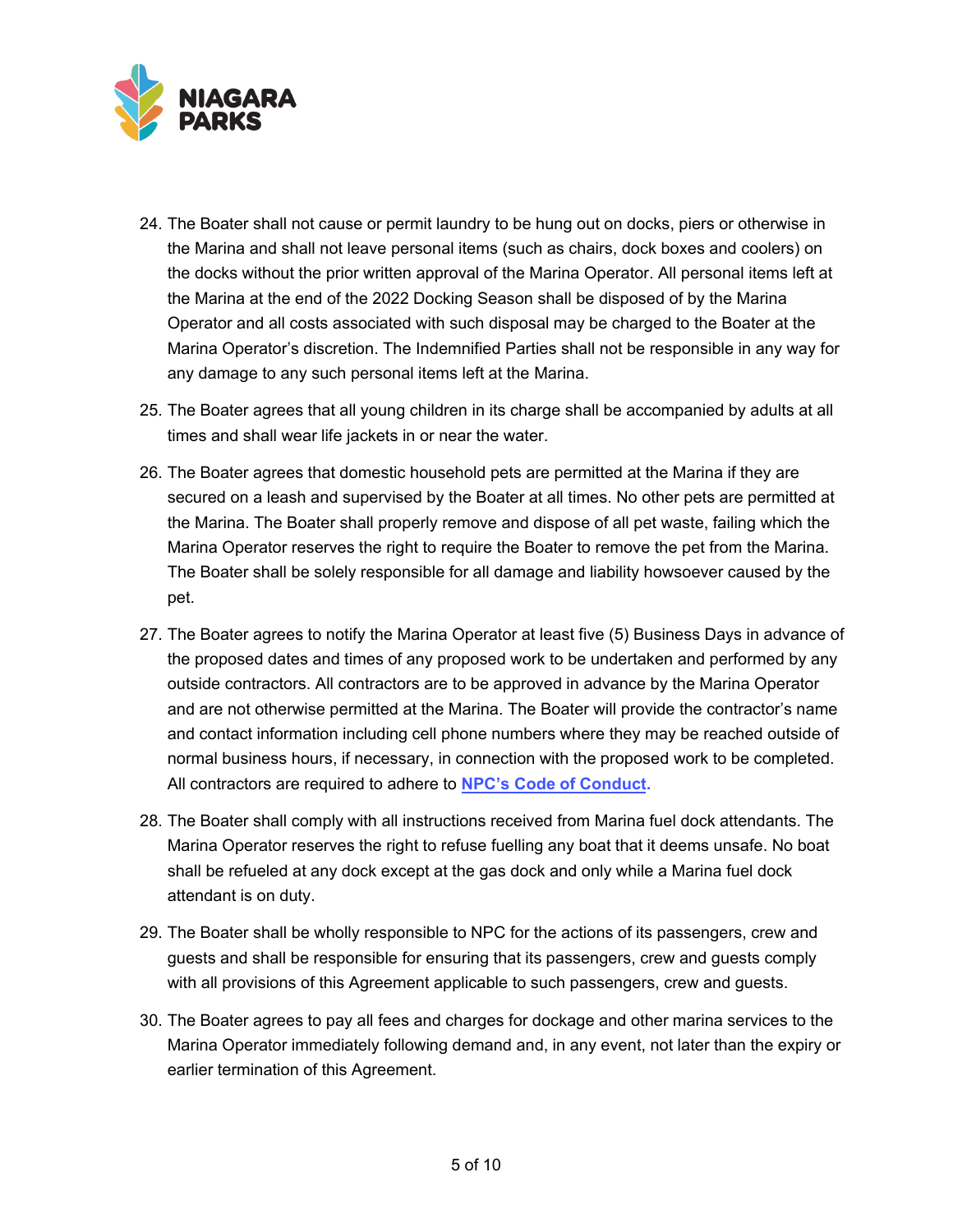

- 31. The Boater agrees that this Agreement is for the provision of a boat slip and related services only, and such slip and related equipment and facilities shall be used entirely at the risk of the Boater and of any passenger, crew or guest of the Boater. The Indemnified Parties shall not be liable for the care or protection of either the Boat or the Boater, or of any passenger, crew or guest of the Boater, or for any loss, theft, damage or injury (including death) occasioned to the Boat or to the person or property of the Boater, or of any passenger, crew or guest of the Boater howsoever caused. Anything stored by the Boater at the Marina (including the Boat), shall be at the sole risk of the Boater.
- 32. The Boater agrees that it shall be solely responsible for Customs clearance.

#### **Claims, Insurance and Indemnification**

- 33. The Indemnified Parties shall not be liable for any claims, whether founded in tort or in contract and including claims for consequential damages, arising out, occasioned by, or attributed to the nature, construction, design, condition or state of repair of the Marina or of the space and premises herein licensed and used by the Boater or by any person visiting the same.
- 34. The Boater agrees to forthwith pay to the Marina Operator the costs of all damages to the Marina, property owned by the Marina Operator and the property of other Marina boaters, resulting directly or indirectly from the Boater's negligence.
- 35. The Boater shall indemnify and hold harmless the Indemnified Parties from and against any and all claims, demands, losses, costs, expenses, injury, damages, actions, suits, negligence and other proceedings by whomsoever made, brought or prosecuted, including for third party bodily injury (including death), personal injury and property damage, theft of property, in any manner based on, occasioned by or attributable to anything done or omitted to be done by the Boater and/or its passengers, crew or guests, in connection with the use of the slip or any of the Marina services, equipment or other facilities used by the Boater, or by its passengers, crew or guests.
- 36. The Boater shall put into effect and maintain for the duration of this Agreement, at its own cost, with insurers acceptable to the Marina, complete marine coverage insurance for the Boat including:
	- a. Protection and Indemnity, Hull and Machinery with full collision liability with an inclusion limit of not less than \$1,000,000.00 per occurrence; Protection and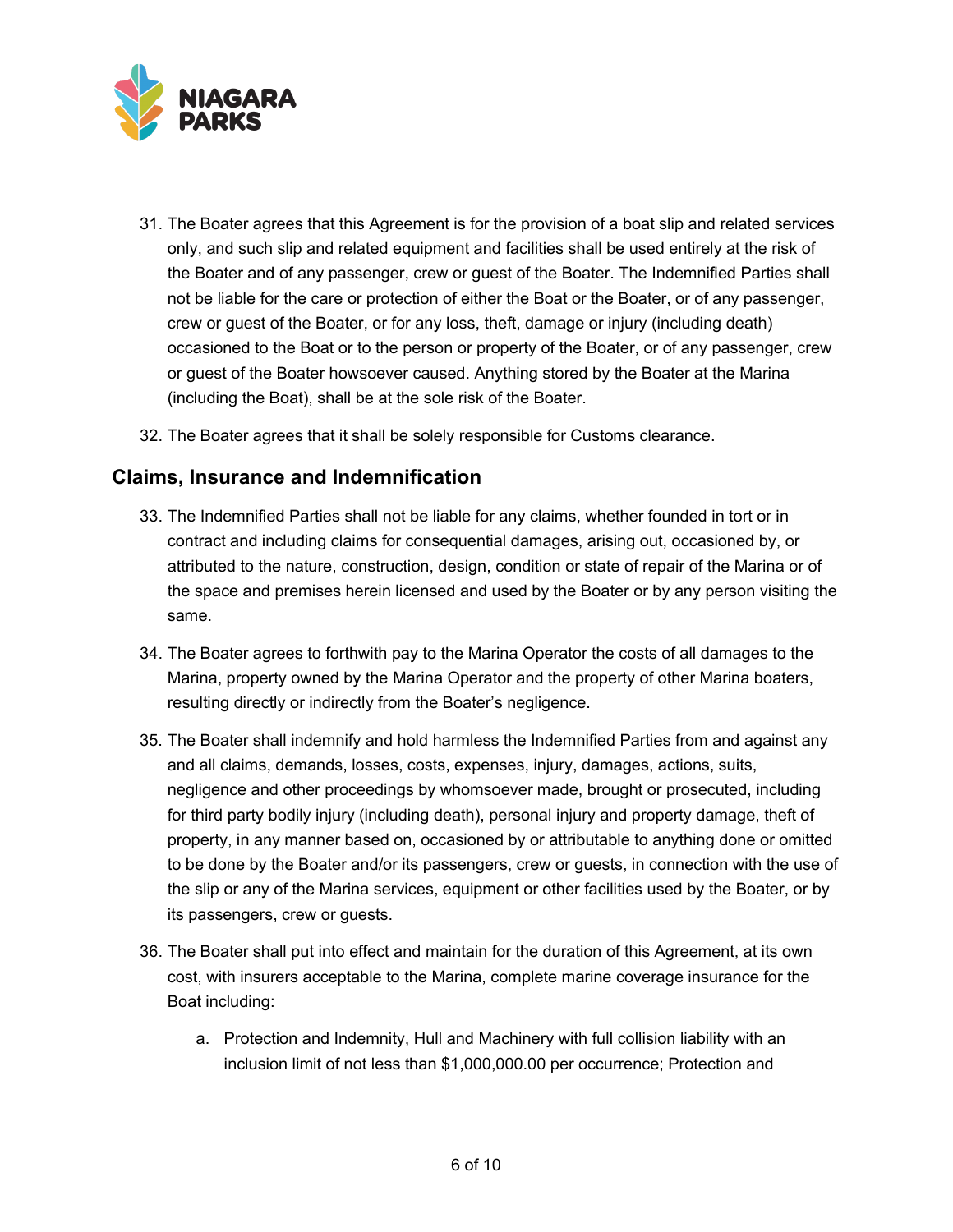

Indemnity to also include collision with Fixed and Floating Objects, Wreck Removal and Pollution Liability.

- b. Insurer Waiver of Subrogation against the Marina Operator and the Marina for loss or damage to the vessel howsoever caused.
- c. Marina Operator and Marina added as an Additional Insured under the Boaters Protection and Indemnity policy.

The Boater shall provide an estimate of the value of the Boat including items stored on the Boat together with proof of such coverage to the Marina Operator upon signing this Agreement, failing which the Marina Operator reserves the right to immediately terminate this Agreement without fault or liability.

### **Termination and Removal**

- 37. The Marina Operator reserves the right to terminate this Agreement and require the removal of any Boat from the Marina that appears to be unseaworthy or constitute a hazard, in the opinion of the Marina Operator, in its sole discretion, on twenty-four (24) hours' written notice to the Boater. If the Boater fails to remove the Boat, then the Marina Operator may remove the Boat at the Boater's sole expense and risk and repossess the slip, and the costs thereof shall be a debt due from the Boater to the Marina Operator under this Agreement.
- 38. In the event that the Boat sinks at the dock or elsewhere in the Marina, the Boater agrees to remove such wreck forthwith. If the Boater fails to do so, then the Marina Operator may remove the wreck at the Boater's sole expense and risk, and the costs thereof shall be a debt due from the Boater to the Marina Operator under this Agreement. The Marina Operator reserves the right to terminate this Agreement and repossess the slip in the event of a sinking.
- 39. In the event that the Boater and/or its passengers, crew or guests breach any terms of this Agreement, or any of the posted rules and regulations, then the Marina Operator may, without fault or liability, on twenty-four (24) hours' written notice to the Boater, terminate this Agreement and may immediately after the expiration of the period of notice, cause the Boat to be removed from the Marina at the Boater's sole risk and expense and repossess the slip.
- 40. Notwithstanding the foregoing, the Boater agrees that the Marina Operator reserves the right, without fault, liability or notice, to immediately terminate this Agreement if, in the opinion of the Marina Operator, the Boater or any of its passengers, crew or guests engage(s) in any illegal conduct, disorderly conduct or other conduct that has endangered or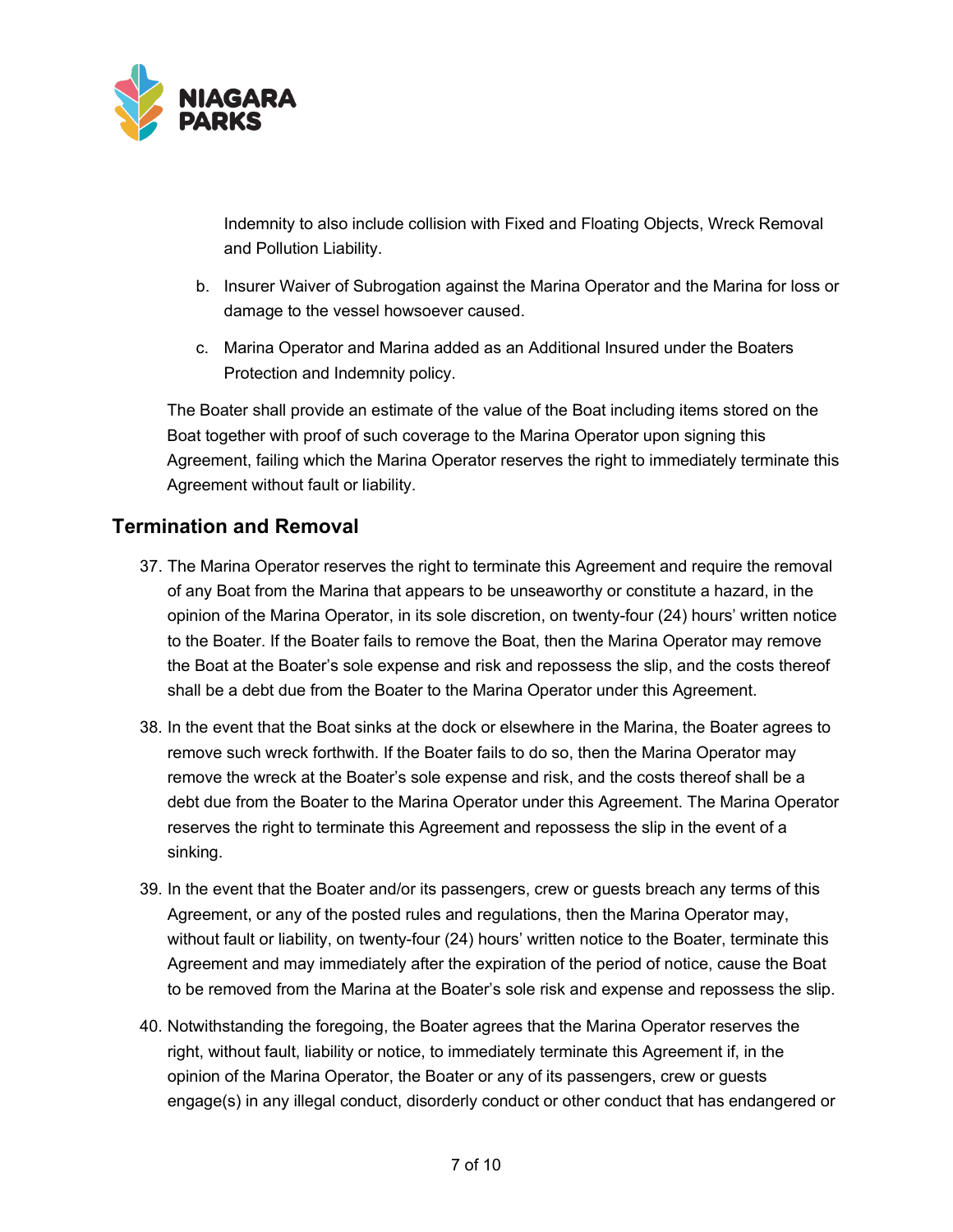

would likely endanger safety, has injured or would likely injure any person, has caused or would likely cause damage to property or has harmed or would likely harm the reputation of the Indemnified Parties. In the event of such termination the Marina Operator may immediately remove the Boat, the Boater and any passengers, crew, and guests of the Boater from the Marina, at the Boater's sole risk and expense, and retake possession of the slip.

- 41. The Boater shall have the right to cancel this agreement at any time prior to April 1st with full refund, less a cancellation charge to a maximum of 10% of the dockage fee or \$50.00, whichever is less. If the Boater cancels after April 1st, no refund shall be provided to the Boater under any circumstances. Boaters who will not have their Boats at the Marina by June 1st must notify the Marina Operator, in writing, in advance, advising when their Boat is scheduled to arrive. The Marina Operator reserves the right to rent the slip to other boaters until such time as the Boat is scheduled to arrive (with all revenue earned therefrom being the property of the Marina Operator).
- 42. The Boater understands and agrees that in the event of an emergency or when deemed necessary by the Marina Operator for any other circumstance, the Boater shall move the Boat (or boat trailer if stored on the Marina Operator's lands) immediately in accordance with the Marina Operator's instructions. The Boater agrees that in the event of an emergency, the Marina Operator may move an unattended Boat from its slip to any other mooring space at the Boater's sole risk and expense.

The Marina Operator may from time to time move stored boat trailers without notification to the Boater, to facilitate grounds maintenance in the trailer storage area.

43. The Boater agrees that the Boat and all personal property of the Boater shall be removed from the Marina immediately upon the expiry or earlier termination of this Agreement, failing which the Marina Operator may, in its absolute discretion, remove the Boat and all personal property of the Boater without liability, at the Boater's sole risk and expense, to another mooring facility within the Marina or to a place of storage within the Marina or elsewhere. The Boater further agrees to pay all expenses, storage fees and amounts owing as a result of any of the above, to the Marina Operator on demand.

### **General**

44. The Marina Operator reserves the right to amend the Marina rules and regulations from time to time by posting the amended rules and regulations in a prominent location at the Marina.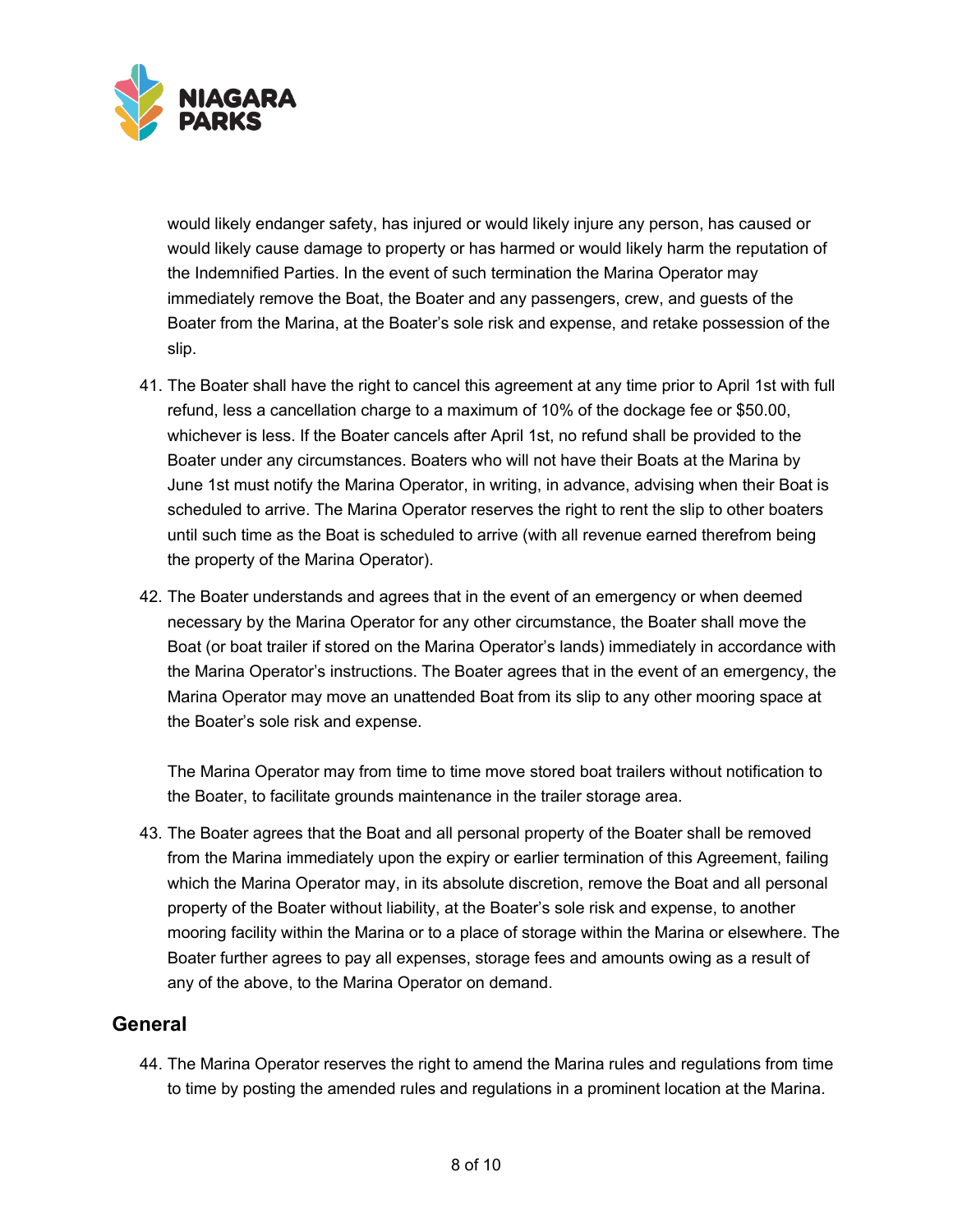

- 45. This Agreement does not require the Marina Operator to perform any act of service for the Boater or any act of service to or in respect of the Boat.
- 46. This Agreement shall be in force and effect only in respect of the 2022 Docking Season, subject to any earlier termination in accordance. NPC is in no way obligated to enter into a docking agreement for any future seasons.
- 47. This Agreement shall become null and void upon the occurrence of an event (including fire, storm and other calamity) which destroys all or substantially all of the Marina.
- 48. This Agreement is not an agreement of bailment. The Boater is not the bailor of the Boat, nor is the Marina Operator the Bailee of the Boat. At all material times as between the Boater and the Marina Operator, the Boat shall be and shall be deemed to be in the possession of the Boater, notwithstanding that the Marina Operator may, as herein provided, move, cause to be moved or otherwise handle the Boat and all such moving or handling shall be deemed not to remove the Boat from the possession of the Boater.
- 49. The Boater acknowledges that the Marina Operator may place a lien against any Boat and its contents for amounts due in respect of the use of the slip, the cost of repairs for any damage caused to any Marina property by the Boater, by its passengers, crew or guests, or by its Boat, and for any expenses incurred by the Marina Operator on behalf of the Boater or other debts of the Boater due to the Marina Operator under the terms of this Agreement. The Marina Operator may give notice of the lien to the Boater, subject to the Repairs and Storage Liens Act.
- 50. No failure by NPC to exercise any right under this Agreement or to insist upon full compliance by the Boater with its obligations under this Agreement shall constitute a waiver of any provision of this Agreement.
- 51. The Boater acknowledges that the Marina Operator is not obligated to provide summer storage for trailers. Summer storage offered by the Marina Operator is provided in limited quantities to slip holders at an additional charge as per this agreement. The Boater also acknowledges that trailers are stored in an unsecured lot, and the Marina Operator will not be held liable for trailer security or damages.
- 52. The Boater acknowledges that the Marina Operator is not obligated to provide winter storage at the Marina. Any winter storage offered by the Marina Operator is provided in limited quantities to slip holders at an additional charge as per this agreement. In the event that winter storage is not offered/or entered into by the Boater, then the Boater shall be required to make arrangements to remove its Boat from the Marina by October 29th or earlier as